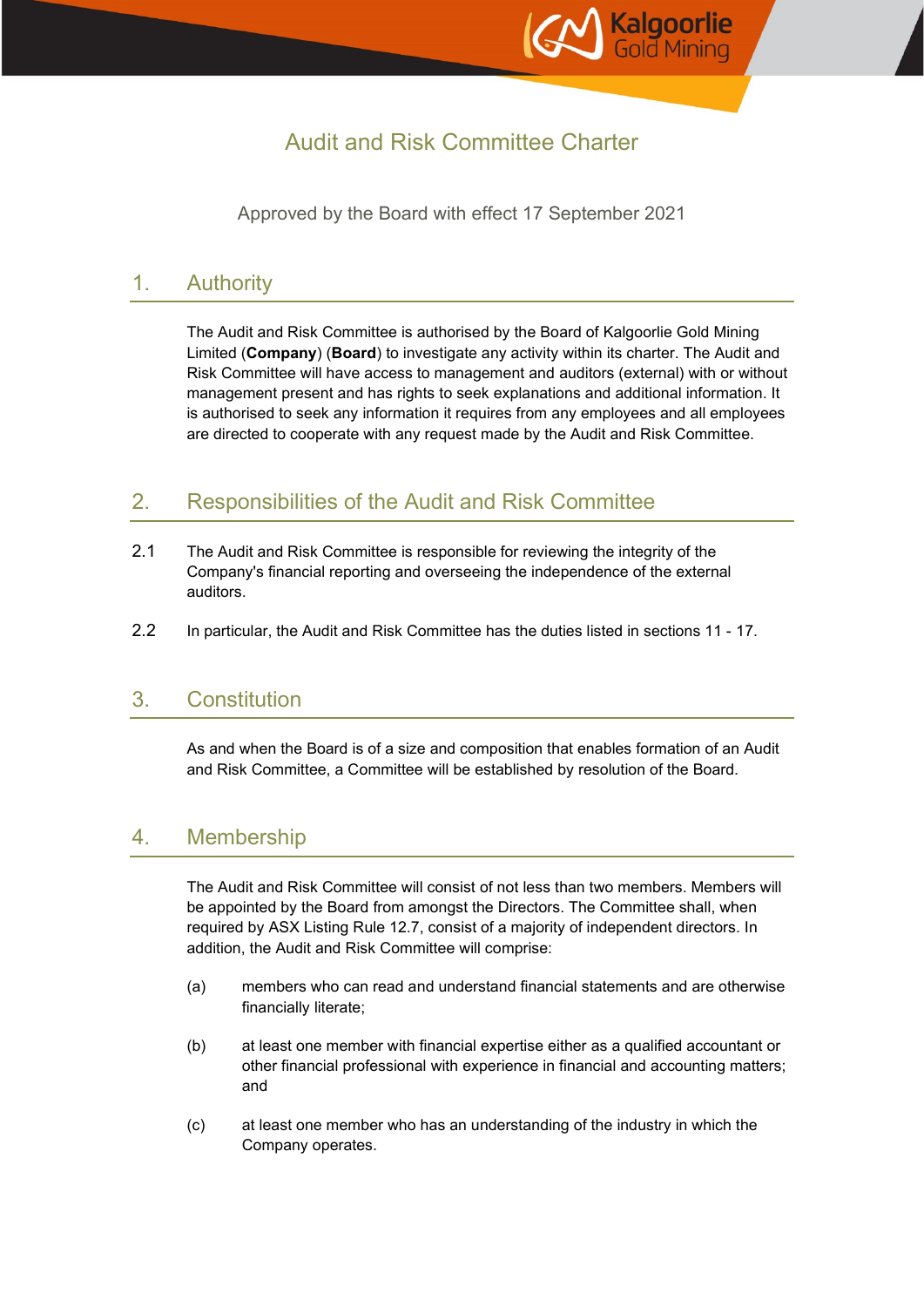

# 5. Chair

The Audit and Risk Committee will appoint an independent Director, other than the Chair of the Board, to be the Chair of the Committee.

### 6. Secretary

- 6.1 The Company Secretary will be the Secretary of the Audit and Risk Committee at the request of the Chair of the Committee.
- 6.2 The Company Secretary or their nominee shall be the Secretary of the Committee and shall attend meetings of the Committee as required.
- 6.3 The Secretary will be responsible for keeping the minutes of meetings of the Committee and circulating them to Committee members and to the other members of the Board.
- 6.4 The Secretary shall distribute supporting papers for each meeting of the Committee as far in advance as possible.

# 7. Other attendees

- 7.1 The Chief Executive Officer and Chief Financial Officer as well as other members of senior management may be invited to be present for all or part of the meetings of the Audit and Risk Committee, but will not be members of the Committee.
- 7.2 Representatives of the external auditor are expected to attend at least one meeting of the Audit and Risk Committee per year without any management staff or executives present.

#### 8. Quorum

A quorum will be two members.

#### 9. Meetings

- 9.1 Audit and Risk Committee meetings will be held not less than twice a year so as to enable the Committee to undertake its role effectively.
- 9.2 In addition, the Chair is required to call a meeting of the Audit and Risk Committee if requested to do so by any member of the Audit and Risk Committee, the Chief Executive Officer or the external auditor.
- 9.3 Where deemed appropriate by the Chair of the Committee, meetings and subsequent approvals and recommendations can be implemented by a circular written resolution or conference call.
- 9.4 Decisions will be based on a majority of votes with the Chair having a casting vote.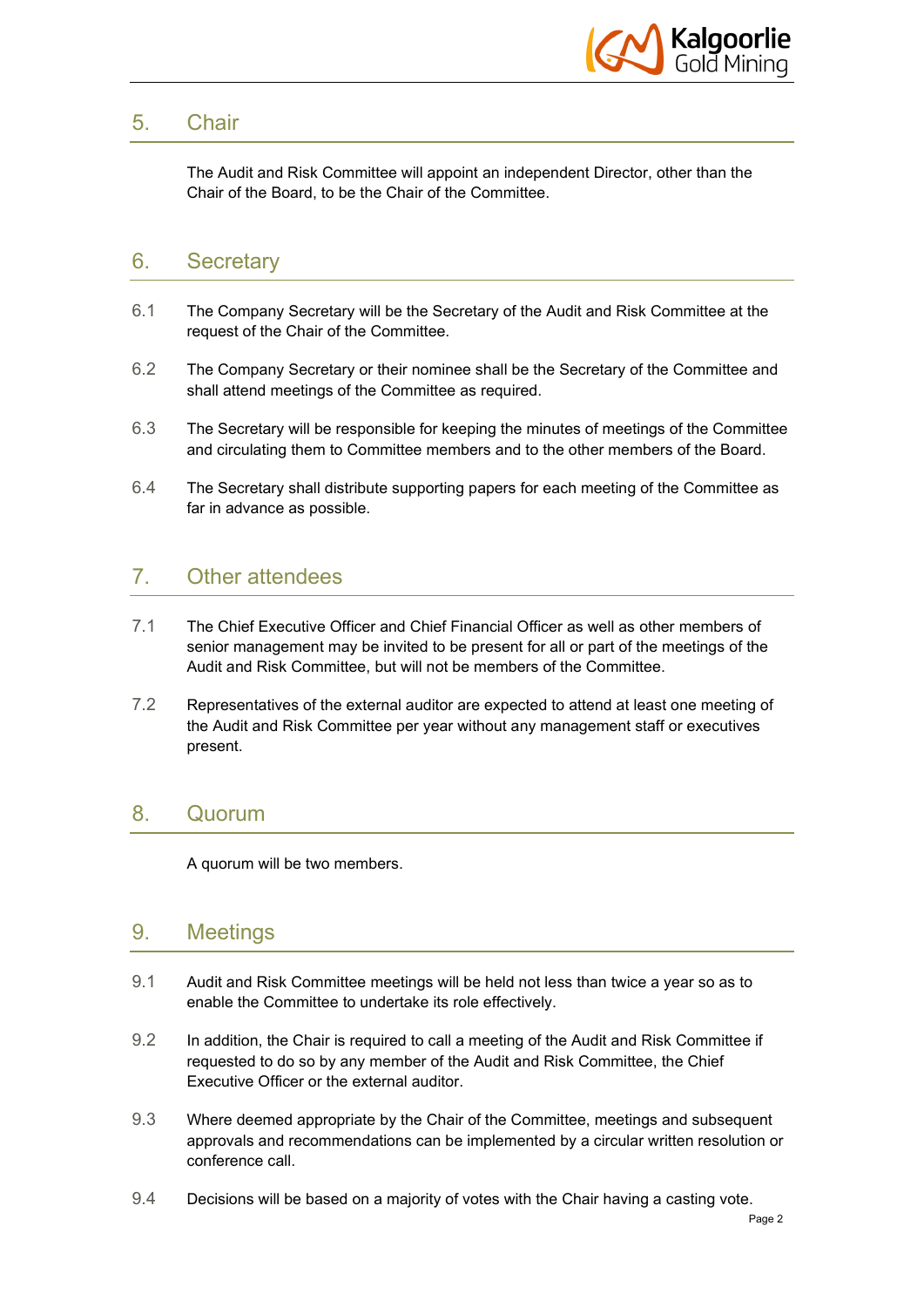

- 9.5 The Committee Chair, through the Secretary, will prepare a report of the actions of the Committee to be included in the Board papers for the next Board meeting.
- 9.6 Minutes of each meeting are included in the papers for the next full Board meeting after each Committee meeting.

### 10. Reporting procedures

The Audit and Risk Committee will keep minutes of its meetings. As outlined above, the Secretary shall circulate the minutes of the meetings of the Committee to all members of the Committee for comment and change before being signed by the Chair of the Audit and Risk Committee and circulated to the Board with the Board papers for the next Board meeting. The minutes are to be tabled at the Board meeting following the Audit and Risk Committee meeting along with any recommendations of the Committee.

#### 11. Financial statements

- (a) The Committee has the following duties to review the audited annual and half yearly financial statements and any reports which accompany published financial statements before submission to the Board, recommending their approval, focusing particularly on:
	- (i) any changes in accounting policies and practices;
	- (ii) major judgmental areas;
	- (iii) significant adjustments, accounting and financial reporting issues resulting from the external audit;
	- (iv) compliance with accounting policies and standards; and
	- (v) compliance with legal requirements.
- (b) If the Company has a public accountant, to review the evaluation by management of factors related to the independence of the Company's public accountant and to assist them in the preservation of such independence.
- (c) To oversee management's appointment of the Company's public accountant if one is required.

#### 12. Related party transactions

The Committee must monitor and review the propriety of any related party transactions.

### 13. External audit function

The Committee has the following duties in relation to external audit: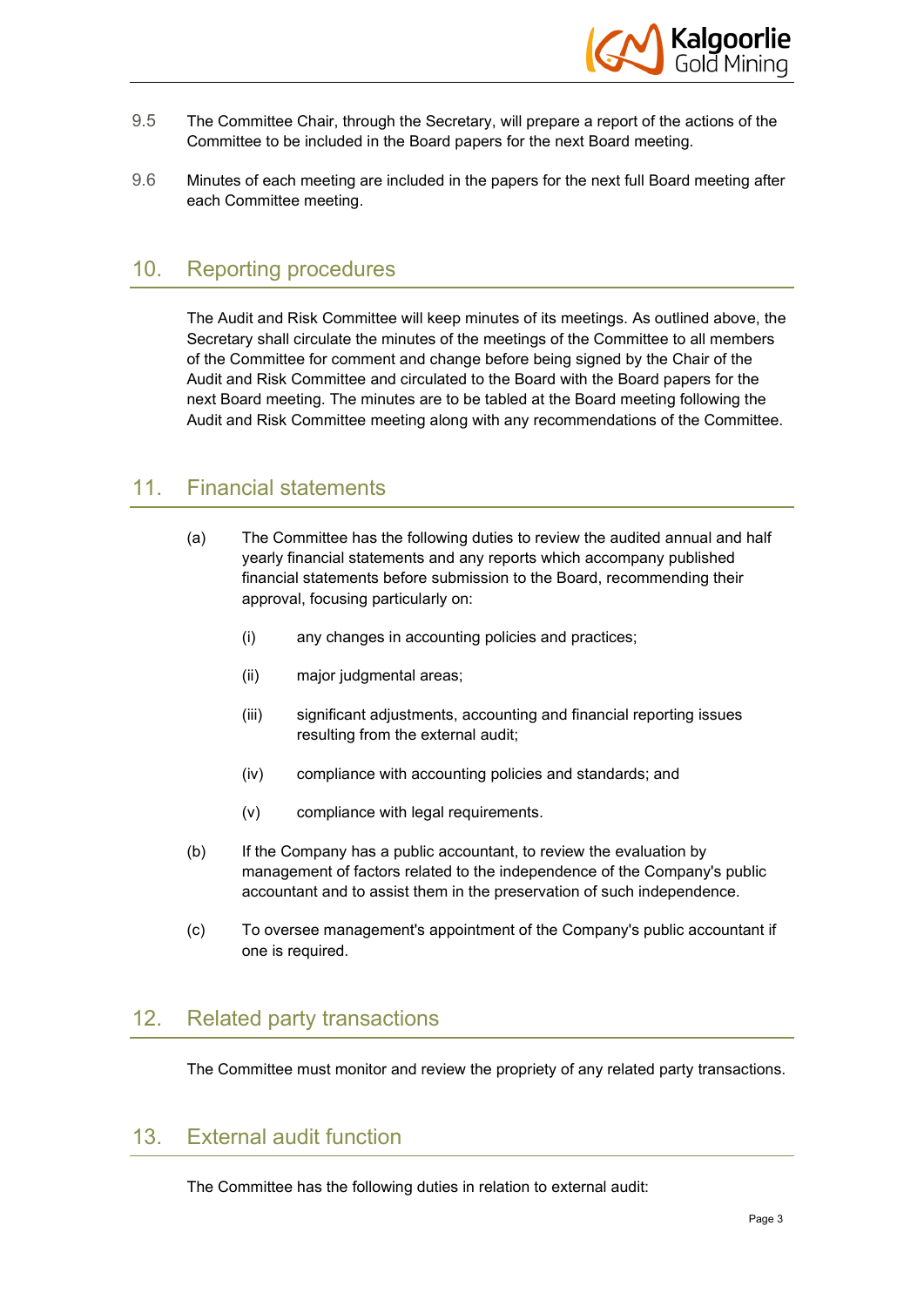

- (a) To recommend to the Board the appointment of the external auditor.
- (b) Each year, to review the appointment of the external auditor, their independence, the audit fee, and any questions of resignation or dismissal.
- (c) Review the adequacy of accounting and financial controls together with the implementation of any recommendations of the external auditor in relation thereto.
- (d) Meet with the external auditors at least twice in each financial period without management being present and at any other time the Committee considers appropriate.
- (e) To discuss with the external auditor before the audit commences the nature and scope of the audit, and to ensure coordination between the external auditor and the Company's accounting staff.
- (f) To determine that no management restrictions are being placed upon external auditor.
- (g) To discuss problems and reservations arising from the interim and final audits, and any matters the auditors may wish to discuss (in the absence of management where necessary).
- (h) To review the external auditor's management letter and management's response.
- (i) To review and make recommendations on fees payable to the auditor for audit and non-audit work.
- (j) Ensure adequate disclosure as may be required by law of the Committee's approval of all non-audit services provided by the external auditor.
- (k) Ensure that the external auditor prepares and delivers an annual statement as to their independence which includes details of all relationships with the Company.
- (l) Receive from the external auditor, or any other regulatory body, their report on, among other things, critical accounting policies and alternative accounting treatment, prior to the filing of their audit report in compliance with the Corporations Act.

# 14. Internal audit function

The Committee has the following duties in relation to internal audit:

- (a) To recommend to the Board the appointment of an internal auditor if and when one is required.
- (b) If and when one is required, to consider the appointment of an internal auditor, the audit fee (if externally contracted) and any questions of resignation or dismissal.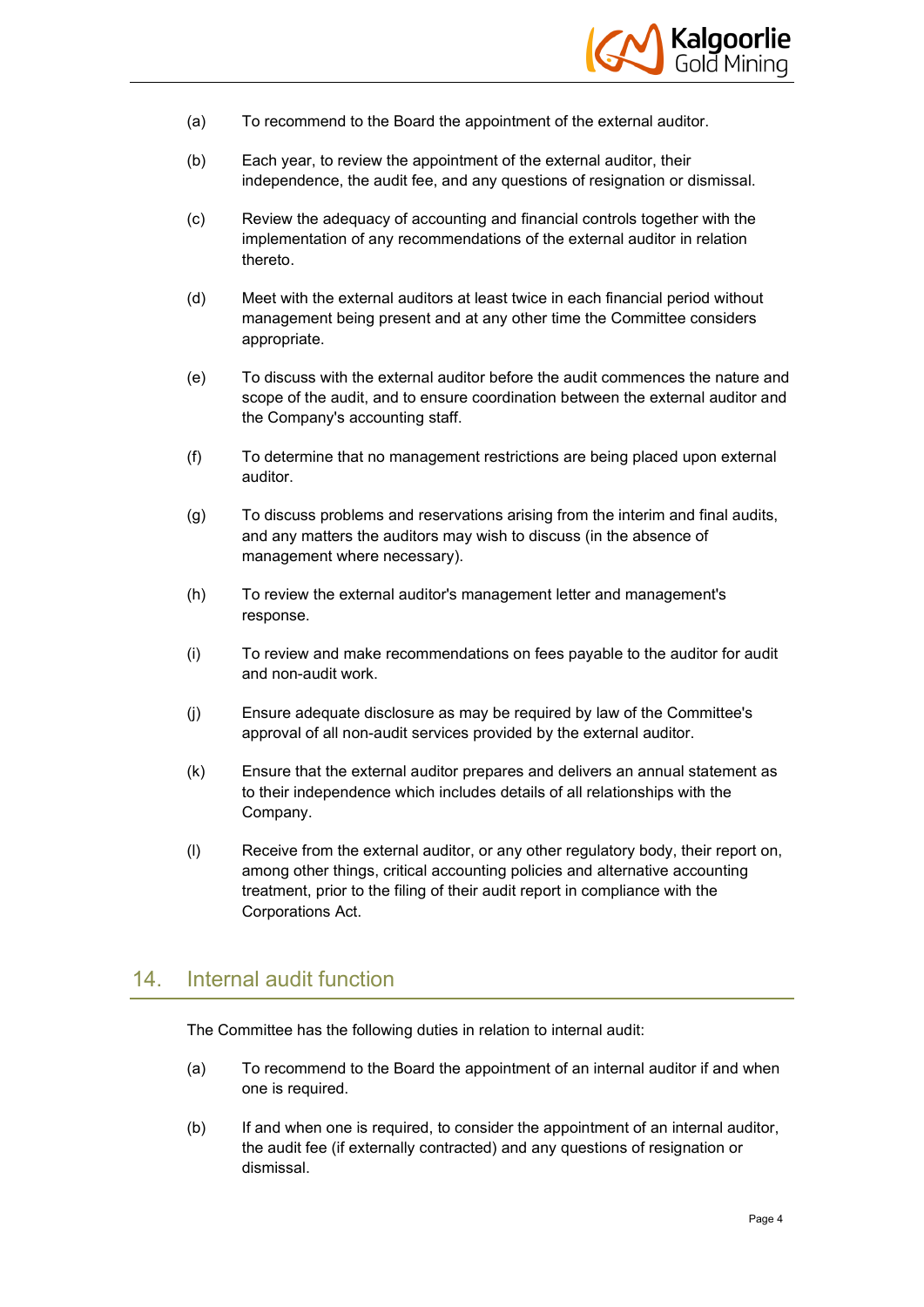

- (c) If and when one is required, to review the appointment, remuneration, evaluation, retention and dismissal of the chief audit executive.
- (d) Each year, to review and approve the internal auditor's charter.
- (e) To review the reporting lines of the internal audit function to ensure that the internal auditor is allowed adequate independence.
- (f) To determine that no management restrictions are being placed upon the internal audit function.
- (g) To ensure that the internal audit function is adequately resourced (including qualified personnel, funding and equipment) so as not to impede its ability to execute its responsibilities.
- (h) To consider the major findings of the internal audit investigations and management's response.
- (i) To ensure coordination between the internal and external auditor.
- (j) To meet privately with the internal auditor on at least an annual basis.

#### 15. Risk management

The Committee has the following duties in relation to risk management:

- (a) Assessing the internal processes for determining and managing key risk areas, particularly:
	- (i) non-compliance with laws, regulations, standards and best practice guidelines, including environmental and industrial relations laws;
	- (ii) litigation and claims; and
	- (iii) relevant business risks other than those that are dealt with by other specific Board Committees.
- (b) Monitoring management's performance against the Company's risk management framework including whether it is operating within the risk appetite set by the Board.
- (c) Developing and maintaining a risk register that identifies the risks to the Company and its operation and assesses the likelihood of their occurrence.
- (d) Updating the risk register periodically and presenting it to the Audit and Risk Committee for its consideration at least once a year.
- (e) Ensuring that the Company has an effective risk management system and that major risks to the Company are reported each half year to the Board.
- (f) Receiving from management reports on all suspected and actual frauds, thefts and breaches of laws.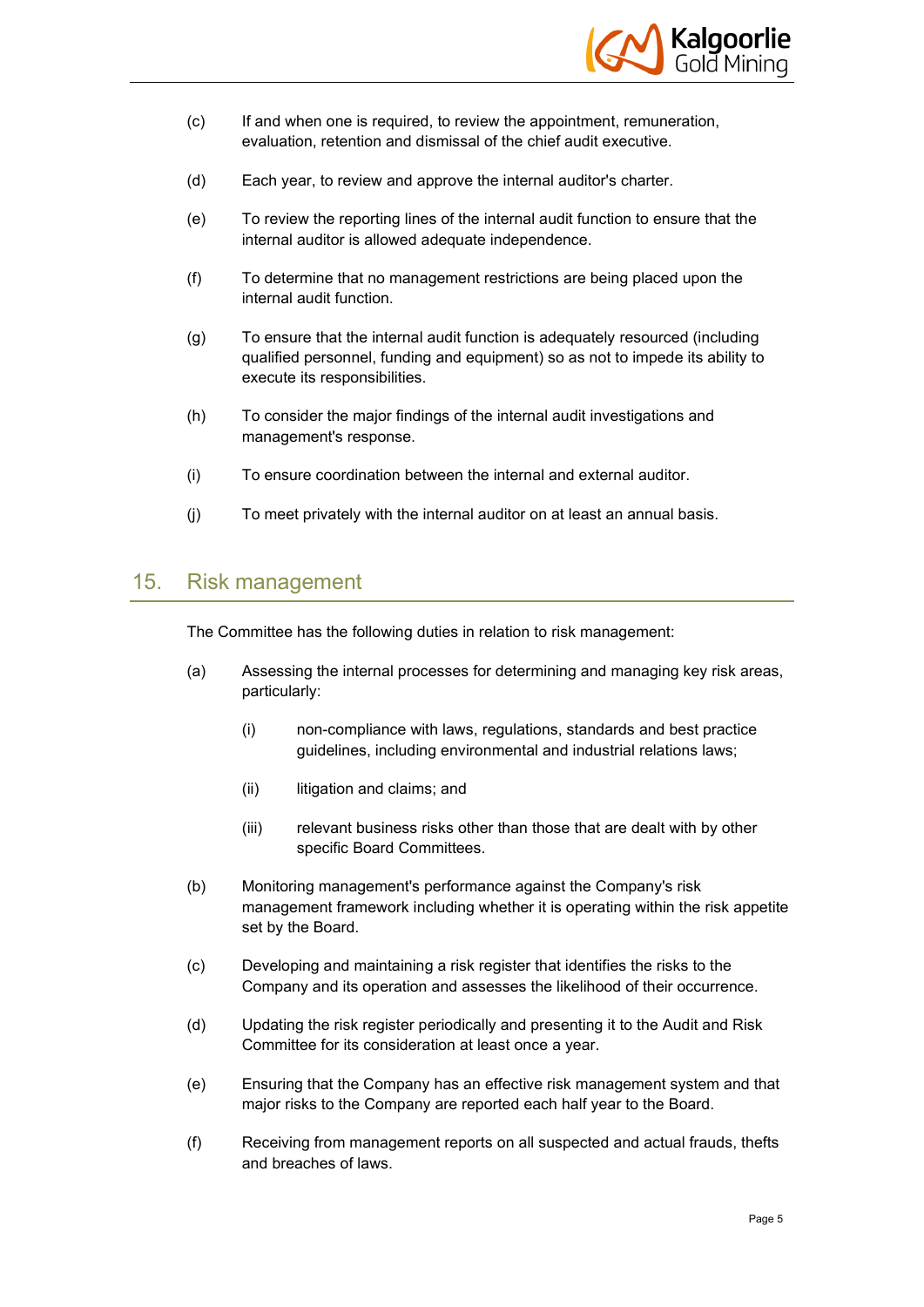

- (g) Receive reports from internal audit on its reviews of the adequacy of the entity's processes for managing risks.
- (h) Receive reports from management on new and emerging sources of risk and the risk controls and mitigation measures that management has put in place to deal with those risks.
- (i) Reviewing any material incident involving fraud or a breakdown of the Company's risk controls and determining the lessons learned.
- (j) Make recommendations to the Board in relation to changes that should be made to the Company's risk management framework or the risk appetite set by the Board.
- (k) Evaluating the process the Company has in place for assessing and continuously improving internal controls, particularly those related to areas of significant risk.
- (l) Assessing whether management has controls in place for unusual types of transactions and/or any potential transactions that may carry more than an acceptable degree of risk.
- (m) Meeting periodically with key management, internal and external auditors and compliance staff to understand and discuss the Company's control environment.

# 16. Communication

The Committee has the following duties in relation to communication:

- (a) If and when required, providing, through regular meetings, a forum for communication between the Boards, senior financial management, and staff involved in internal control procedures and the external auditors.
- (b) Enhancing the credibility and objectivity of financial reports with other interested parties, including creditors, key stakeholders and the general public.
- (c) If and when required, establishing procedures for complaints and reports regarding accounting, internal accounting controls and auditing matters and ensuring a mechanism for the confidential treatment of such complaints and reports including the ability to submit them anonymously.

# 17. Assessment of effectiveness

The Committee has the following other duties comprising:

- (a) To evaluate the adequacy and effectiveness of the Company's administrative, operating and accounting policies through active communication with operating management, internal auditors (should they exist) and the external auditors.
- (b) Oversight of the Risk Management System.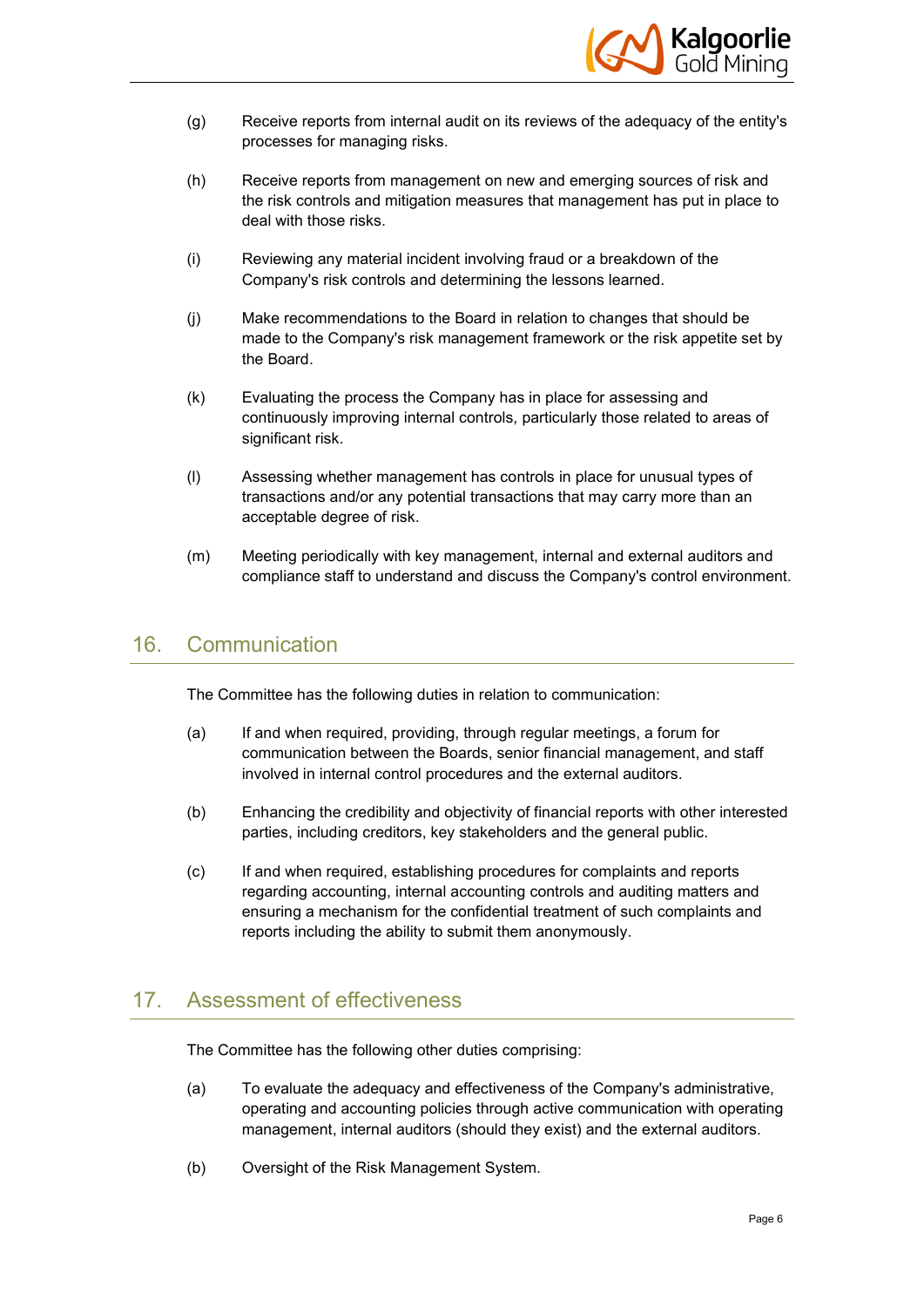

- (c) To oversee the establishment and implementation by management of a system for identifying, assessing, monitoring and managing material risk throughout the company. This system will include the Company's internal compliance and control systems.
- (d) To review at least annually the Company's risk management systems to ensure the exposure to the various categories of risk are minimised prior to endorsement by the board.
- (e) To evaluate the Company's exposure to fraud.
- (f) To take an active interest in ethical considerations regarding the Company's policies and practices.
- (g) To monitor the standard of corporate conduct in areas such as arms- length dealings and likely conflicts of interest.
- (h) To identify and direct any special projects or investigations deemed necessary.
- (i) To ensure the appropriate engagement, employment and deployment of all employees under statutory obligations.
- (j) To ensure a safe working culture is sustained in the workforce.
- (k) To determine the Company's risk profile describing the material risks, including both financial and non-financial matters, facing the company.
- (l) To regularly review and update the risk profile.

#### 18. Reliance on information or professional or expert advice

Each member of the Committee is entitled to rely on information, or professional or expert advice, to the extent permitted by law, given or prepared by:

- (a) an employee of the Group whom the member believes on reasonable grounds to be reliable and competent in relation to the matters concerned;
- (b) a professional adviser or expert in relation to matters that the member believes on reasonable grounds to be within the person's professional or expert competence; or
- (c) another Director or officer of the Group in relation to matters within the Director's or officer's authority.

#### 19. Access to advice

19.1 Members of the Committee have rights of access to management and to the books and records of the Company to enable them to discharge their duties as Committee members, except where the Board determines that such access would be adverse to the Company's interests. Such access shall be provided on a timely basis.